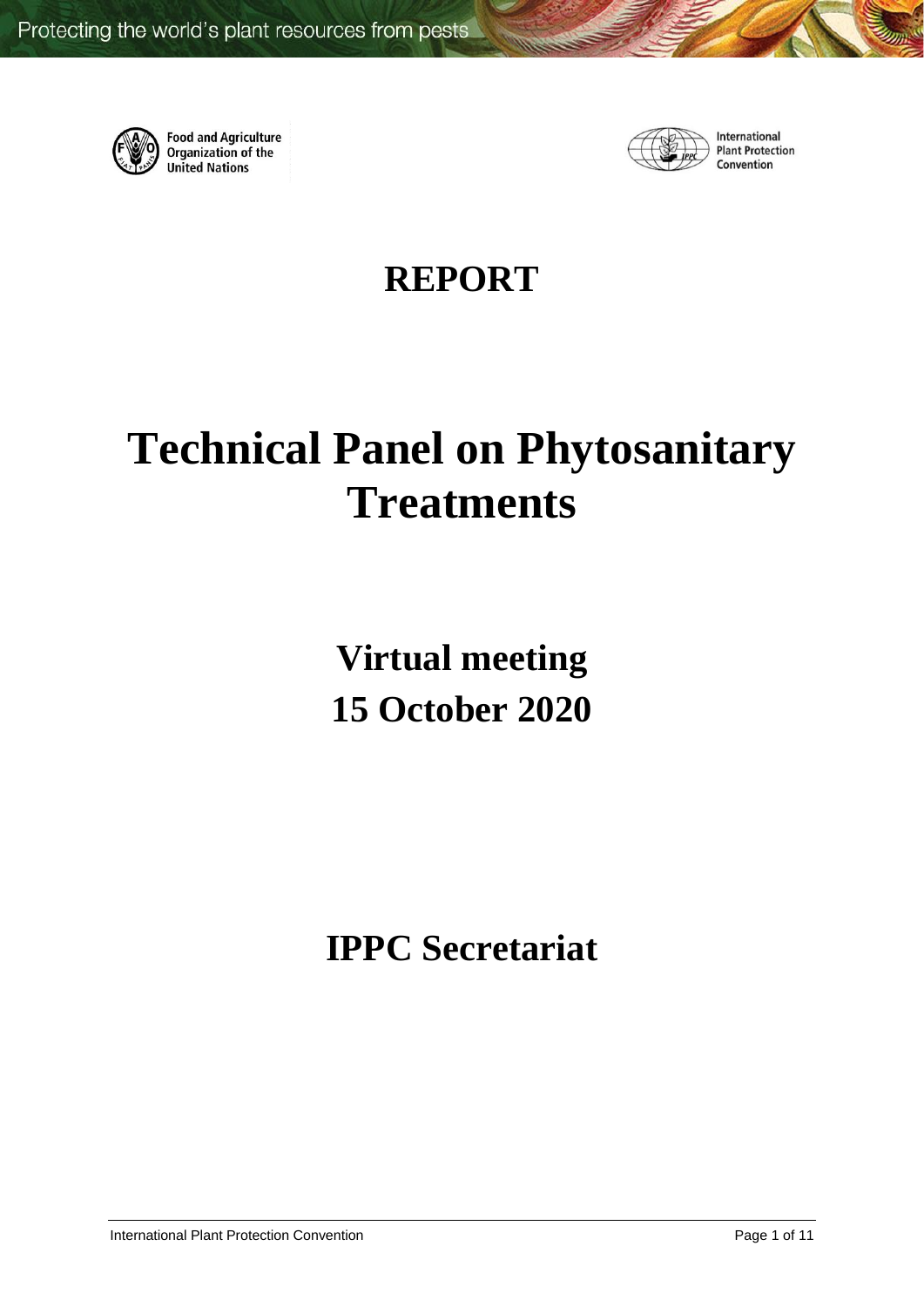FAO. 2020. *Report of the October Virtual Meeting of the Technical panel on Phytosanitary Treatments, 15 October 2020.*  Published by FAO on behalf of the Secretariat of the International Plant Protection Convention (IPPC). 11 pages. Licence: CC BY-NC-SA 3.0 IGO.

The designations employed and the presentation of material in this information product do not imply the expression of any opinion whatsoever on the part of the Food and Agriculture Organization of the United Nations (FAO) concerning the legal or development status of any country, territory, city or area or of its authorities, or concerning the delimitation of its frontiers or boundaries. The mention of specific companies or products of manufacturers, whether or not these have been patented, does not imply that these have been endorsed or recommended by FAO in preference to others of a similar nature that are not mentioned. The views expressed in this information product are those of the author(s) and do not necessarily reflect the views or policies of FAO.



Some rights reserved. This work is made available under the Creative Commons Attribution-NonCommercial-ShareAlike 3.0 IGO licence (CC BY-NC-SA 3.0 IGO[; https://creativecommons.org/licenses/by-nc-sa/3.0/igo/legalcode\)](https://creativecommons.org/licenses/by-nc-sa/3.0/igo/legalcode).

Under the terms of this licence, this work may be copied, redistributed and adapted for non-commercial purposes, provided that the work is appropriately cited. In any use of this work, there should be no suggestion that FAO endorses any specific organization, products or services. The use of the FAO logo is not permitted. If the work is adapted, then it must be licensed under the same or equivalent Creative Commons licence. If a translation of this work is created, it must include the following disclaimer along with the required citation: "This translation was not created by the Food and Agriculture Organization of the United Nations (FAO). FAO is not responsible for the content or accuracy of this translation. The original English edition shall be the authoritative edition." Disputes arising under the licence that cannot be settled amicably will be resolved by mediation and arbitration as described in Article 8 of the licence except as otherwise provided herein. The applicable mediation rules will be the mediation rules of the World Intellectual Property Organizatio[n http://www.wipo.int/amc/en/mediation/rules](http://www.wipo.int/amc/en/mediation/rules) and any arbitration will be conducted in accordance with the Arbitration Rules of the United Nations Commission on International Trade Law (UNCITRAL).

**Third-party materials.** Users wishing to reuse material from this work that is attributed to a third party, such as tables, figures or images, are responsible for determining whether permission is needed for that reuse and for obtaining permission from the copyright holder. The risk of claims resulting from infringement of any third-party-owned component in the work rests solely with the user.

Sales, rights and licensing. FAO information products are available on the FAO website [\(www.fao.org/publications\)](http://www.fao.org/publications) and can be purchased through [publications-sales@fao.org.](mailto:publications-sales@fao.org) Requests for commercial use should be submitted via: [www.fao.org/contact](http://www.fao.org/contact-us/licence-request)[us/licence-request.](http://www.fao.org/contact-us/licence-request) Queries regarding rights and licensing should be submitted to: [copyright@fao.org.](mailto:copyright@fao.org)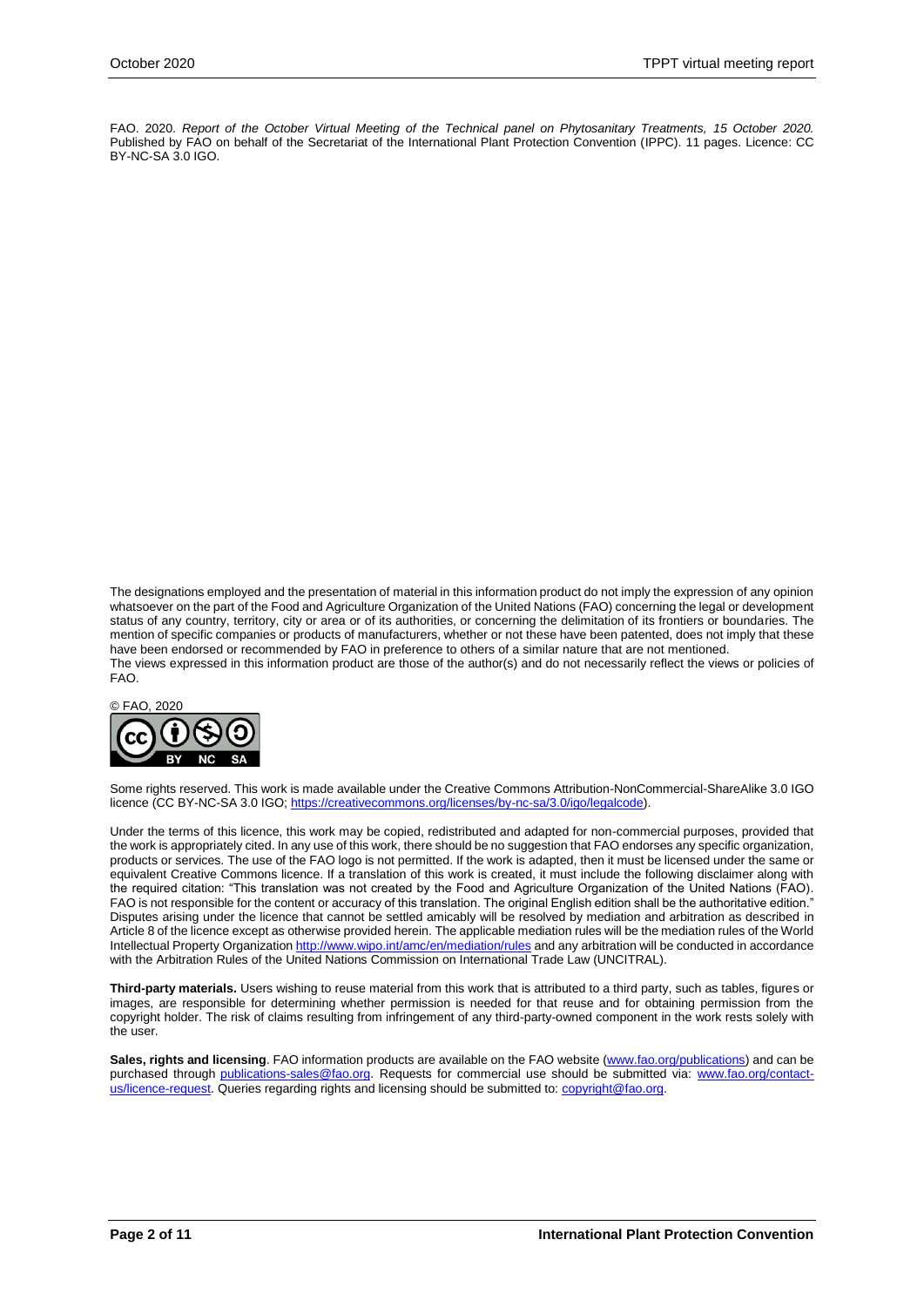# **CONTENTS**

| 1.                                                                                                       |      |                                                                                            |  |  |
|----------------------------------------------------------------------------------------------------------|------|--------------------------------------------------------------------------------------------|--|--|
|                                                                                                          | 1.1. |                                                                                            |  |  |
|                                                                                                          | 1.2. |                                                                                            |  |  |
| 2.                                                                                                       |      |                                                                                            |  |  |
|                                                                                                          |      | 2.1 Vapour heat - modified atmosphere treatment for Cydia pomonella and Grapholita molesta |  |  |
|                                                                                                          |      |                                                                                            |  |  |
|                                                                                                          |      |                                                                                            |  |  |
| 3.                                                                                                       |      |                                                                                            |  |  |
|                                                                                                          |      |                                                                                            |  |  |
| Appendix 2: Efficacy calculation for Irradiation treatment for <i>Pseudococcus jackbeardsleyi</i> (2017- |      |                                                                                            |  |  |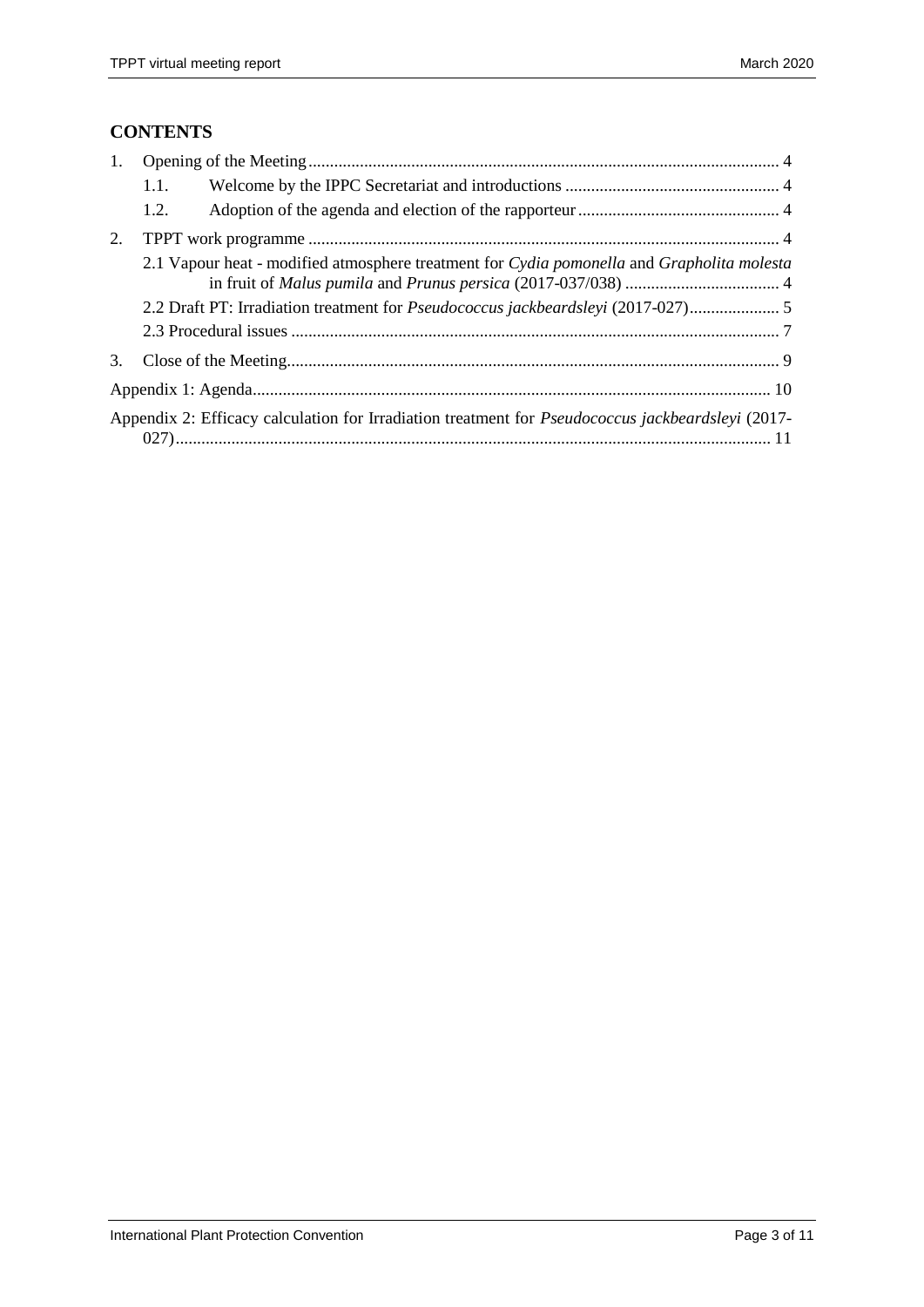#### <span id="page-3-0"></span>**1. Opening of the Meeting**

#### <span id="page-3-1"></span>**1.1. Welcome by the IPPC Secretariat and introductions**

- *[1]* The International Plant Protection Convention (IPPC) Secretariat (hereafter referred to as "Secretariat") lead for the Technical Panel on Phytosanitary Treatments (TPPT) chaired the meeting and welcomed the following participants:
	- 1. Mr David OPATOWSKI (TPPT Steward)
	- 2. Mr Toshiyuki DOHINO (Japan)
	- 3. Mr Walther ENKERLIN HOEFLICH (IAEA)
	- 4. Mr Peter LEACH (Australia)
	- 5. Mr Scott MYERS (USA)
	- 6. Mr Michael ORMSBY (New Zealand)
	- 7. Mr Matthew SMYTH (Australia)
	- 8. Mr Eduardo WILLINK (Argentina)
	- 9. Mr Guy HALLMAN (Invited expert)
	- 10. Ms Janka KISS (IPPC Secretariat, lead)
	- 11. Mr Artur SHAMILOV (IPPC Secretariat, support)
- *[2]* Mr Daojian YU and Ms Andrea BEAM was unable to attend this meeting.
- *[3]* The full list of TPPT members and their contact details can be found on the International Phytosanitary Portal  $(IPP)^1$ .

#### <span id="page-3-2"></span>**1.2. Adoption of the agenda and election of the rapporteur**

- *[4]* The Secretariat introduced the agenda and it was adopted as presented in Appendix 1 to this report.
- *[5]* Mr Scott MYERS was elected as the Rapporteur.

#### <span id="page-3-3"></span>**2.TPPT work programme**

#### <span id="page-3-4"></span>**2.1 Vapour heat - modified atmosphere treatment for** *Cydia pomonella* **and** *Grapholita molesta* **in fruit of** *Malus pumila* **and** *Prunus persica* **(2017-037/038)**

- *[6]* Mr Michael ORMSBY, the Treatment Lead introduced the Treatment Lead summary and the recently received additional information from the submitter, the compiled comments from the first consultation and the draft  $PT^2$ .
- *[7]* The Treatment Lead explained that this PT just completed the first consultation and the TPPT is invited to review the responses to the comments. It was also highlighted that the author of the paper the PT is based on, submitted some further comments in a discussion paper (attached to the Treatment Lead summary: 03\_TPPT\_2020\_Oct).
- *[8]* **Humidity**. One comment suggested that mortality is not affected even if the relative humidity exceeds 95%. The TPPT discussed that the higher the humidity, the higher the heating rate is (increased conductivity of the air), and this has an indirect effect on the treatment however they agreed that ultimately the temperature of the fruit is what is critical to the efficacy. They agreed to change the text of the PT to "90 percent or above" and thus remove the upper limit of the humidity in response to the comment.
- *[9]* **Commodity quality**. Another comment was concerned with the effect of this treatment on fruit quality, especially concerning that the application of this treatment type is not widespread. The TPPT noted that condensation on the fruit might cause fruit damage, and the limit was proposed to prevent that but it's not based on the experimental data. The TPPT discussed then the recurring issue of commodity quality

l

<sup>1</sup>TPPT membership list:<https://www.ippc.int/en/publications/81655/>

<sup>2</sup> 02\_TPPT\_2020\_Oct, 03\_TPPT\_2020\_Oct, 2017-037/038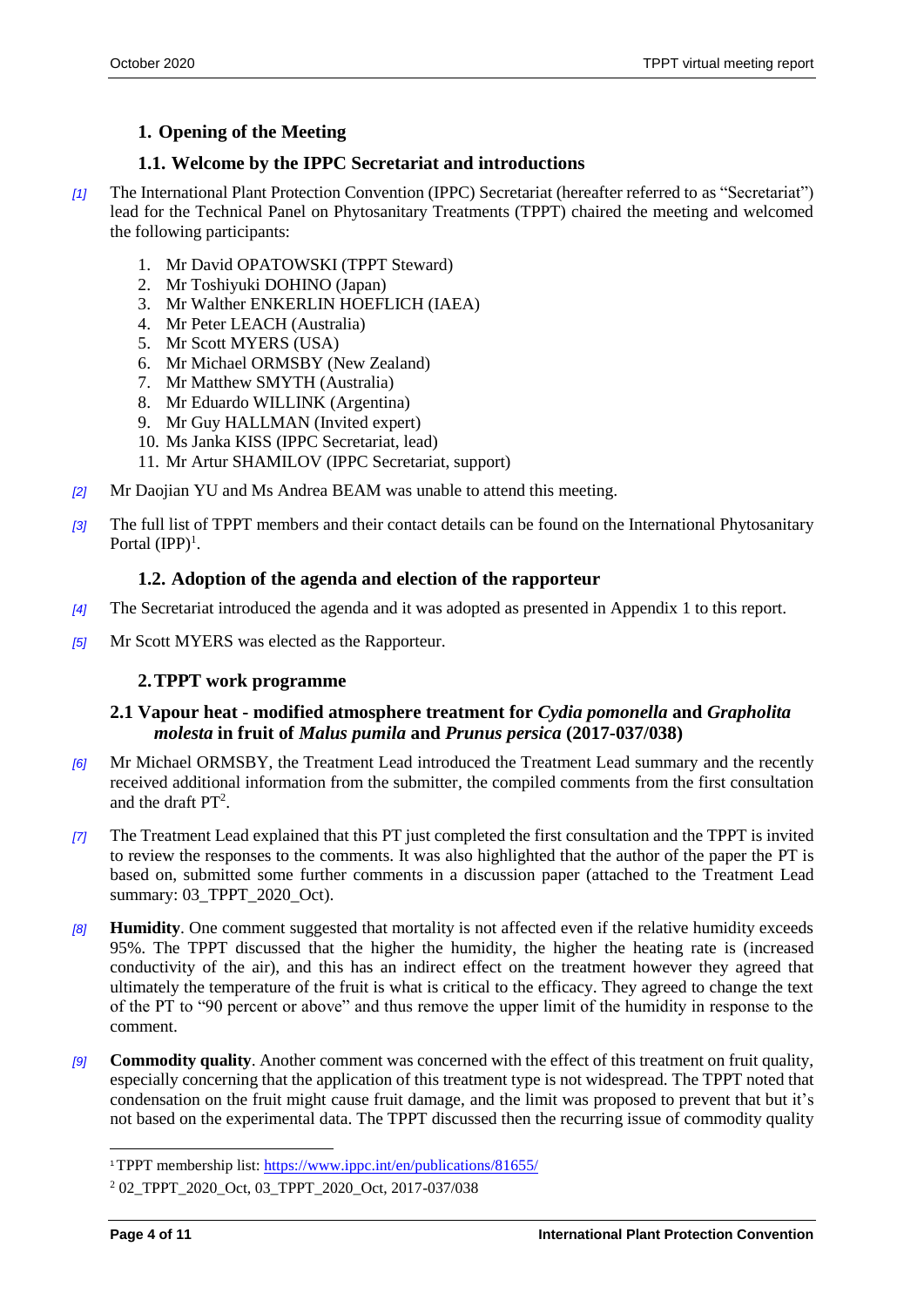and highlighted that in the footnote of the PT, it is stated that "potential effects of treatments on product quality are considered for some host commodities before their international adoption. However, evaluation of any effects of a treatment on the quality of commodities may require additional consideration.". They also noted that the *Other relevant information* section includes a reference to the original research supporting the treatment schedule. The TPPT agreed to include an additional sentence to direct the attention of the users of this treatment to the research papers that discuss fruit quality issues.

- *[10]* **Terminology**. The additional recommendation of the submitter included changing the terminology regarding the naming of the treatment type, and recommended to change it to "moist-forced air temperature treatment" however the TPPT agreed not to change the terminology as it is used as specified in ISPM 5 and ISPM 42.
- *[11]* **Holding period**. The draft specifies a holding period of 25 minutes and the referenced paper described a holding period of 30 minutes. The Treatment Lead will review the raw data provided to determine why 25 minutes of holding time was used. If there is no adequate justification, the holding period should be changed to 30 minutes.
- *[12]* **Cooling schedule**. The treatment recommends a cooling schedule using air not colder than 0 C as it was thought that commercial application will aim to cool the fruit as soon as possible to preserve fruit quality. The TPPT recognized that this cooling schedule was not tested in the supporting study, and thus agreed to remove the mention of cooling from the text according to the additional recommendation of the submitter.
- *[13]* The TPPT agreed to the modifications on the PT and the responses to the consultation comments, and approved both to be presented to the SC for approval for second consultation.
- *[14]* The TPPT

l

- (1) *approved* the responses to consultation comments on the Vapour heat modified atmosphere treatment for *Cydia pomonella* and *Grapholita molesta* in fruit of *Malus pumila* and *Prunus persica* (2017-037/038) as "TPPT responses" to be presented to the SC
- (2) *approved* the draft PT: Vapour heat modified atmosphere treatment for *Cydia pomonella* and *Grapholita molesta* in fruit of *Malus pumila* and *Prunus persica* (2017-037/038) to be presented to the Standards Committee (SC) for approval for second consultation

### <span id="page-4-0"></span>**2.2 Draft PT: Irradiation treatment for** *Pseudococcus jackbeardsleyi* **(2017-027)**

- *[15]* Mr Walther ENKERLIN, the Treatment Lead introduced the Treatment Lead summary, the responses from the submitter, and the draft  $PT<sup>3</sup>$ .
- *[16]* The Treatment Lead explained that this PT is considered for approval for first consultation and the TPPT have drafted this treatment but had to ask some clarification from the submitter. There responses are presented to the TPPT, who is invited to review these and finalize the PT.

Raw data. The TPPT discussed the efficacy of the treatment in the 2019 July TPPT meeting<sup>4</sup> and requested clarification, as the counts to estimate the number of treated pests were conducted on half of the total number of potatoes and pumpkins. The counts for each individual pumpkin or potato or rearing box was requested. The submitter provided the raw data on the number of mealybug females in each counted potato or pumpkin. As half of the irradiated potatoes and pumpkins was used for female-number counting, the total number counted in the first, second, and third confirmatory test was 106 potatoes, 60 pumpkins, and 67 pumpkins, respectively.

<sup>&</sup>lt;sup>3</sup> 04\_TPPT\_2020\_Oct, 2017-027, [https://www.ippc.int/en/work-area-pages/draft-phytosanitary-treatments-and](https://www.ippc.int/en/work-area-pages/draft-phytosanitary-treatments-and-relevant-documents/)[relevant-documents/](https://www.ippc.int/en/work-area-pages/draft-phytosanitary-treatments-and-relevant-documents/)

<sup>4</sup> 2019-07 TPPT report[: https://www.ippc.int/en/publications/87681/](https://www.ippc.int/en/publications/87681/)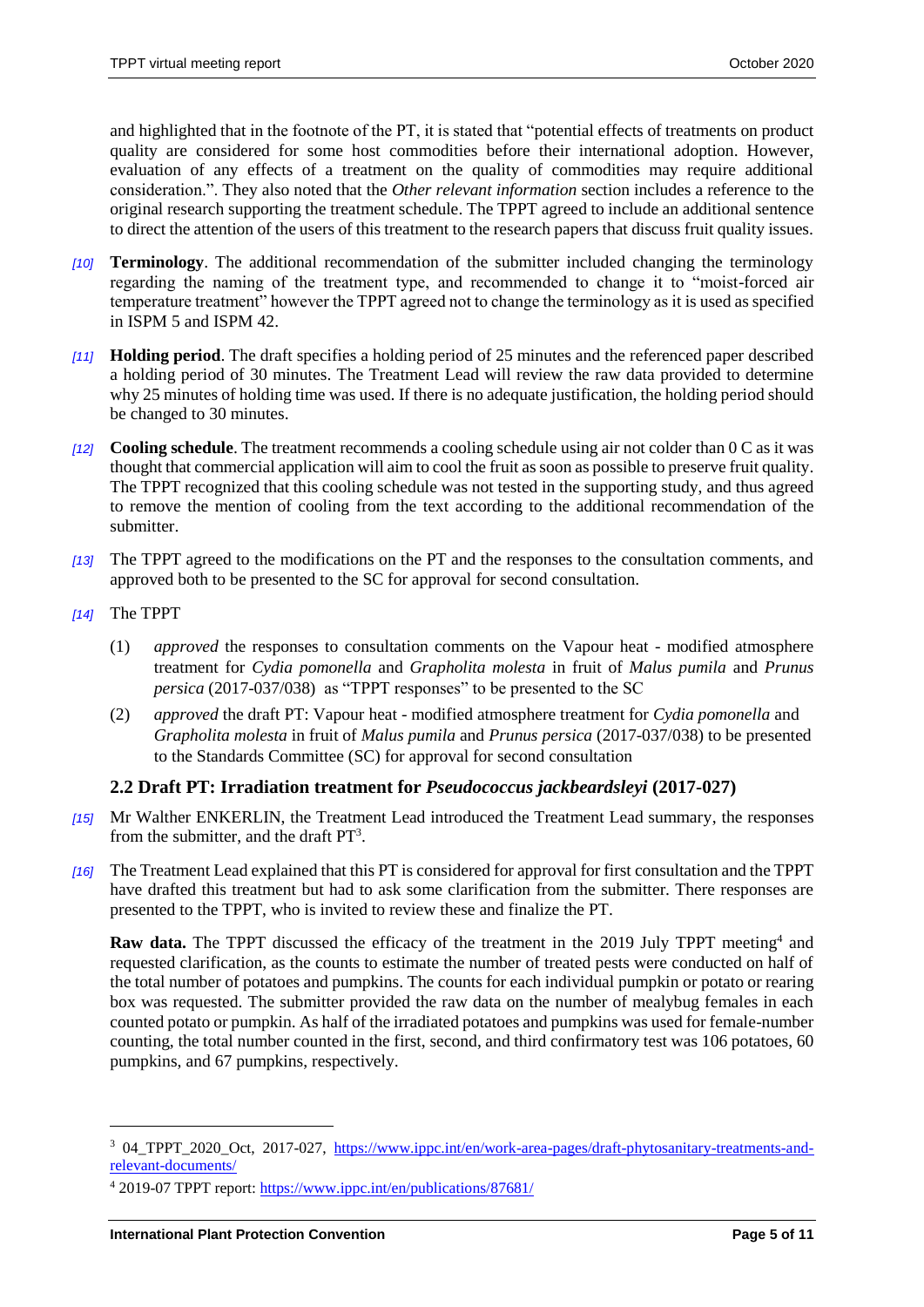- *[17]* The TPPT agreed that the response provided is satisfactory. Tables show the following numbers: 59,260  $(1<sup>st</sup>$  confirmatory test - potato),  $11,170$   $(2<sup>nd</sup>$  confirmatory test - pumpkin) and  $13,475$   $3<sup>rd</sup>$  confirmatory test - pumpkin) providing a total treatment size of 83,905. This total gives a treatment efficacy of 99.9964% at the 95% confidence level."
- *[18]* The TPPT noted that the control mortality was not considered as the study directly counted the insects in half of the total treated fruits after treatment. The TPPT noted that in Zhan *et al* 2016 noted a control mortality rate of 2%, which is insignificant. The number of F1s produced by the controls indicated a high level of fertility. As they counted all treated individuals, the counted number can be used directly (subject to control adjustments as per Abbot). The efficacy calculation is presented in Appendix 2.
- *[19]* **Description of methods.**The TPPT requested more details on the methods used to determine timing for the counts of F1 neonates and  $2<sup>nd</sup>$  instar nymphs. The submitter explained, that in the experiment, the primary observed longevity from egg to  $1<sup>st</sup>$  instar nymph of the mealybug was about 1 week. The detailed investigation from Wang Yi (2015)<sup>5</sup> also indicated that the durations for eggs, first-instar, and second-instar nymphs were  $4.47 \pm 0.72$ ,  $6.61 \pm 1.19$ , and  $6.15 \pm 1.21$  days, respectively. During confirmatory tests, first-instar nymphs were observed when the female adults were irradiated ~6 days prior, and the number of nymphs within two weeks was estimated and recorded as 1<sup>st</sup> instar nymphs. Since the goal of this investigation was to check if there were any  $2<sup>nd</sup>$  instar nymphs, then, we check the size of nymphs (the  $2<sup>nd</sup>$  instar nymph is nearly twice as long as the1st instar) and if there is any molted cuticle 5 days after the neonate emergence (Wang Yi, 2015).
- *[20]* **Timing of counts.** The Treatment lead asked the following additional question. Given that according to Wang Yi's investigation the development time from egg to  $2<sup>nd</sup>$  instar is around 17 days (4.47 (eggs) + 6.61 ( $1<sup>st</sup> instar$ ) + 6.15 ( $2<sup>nd</sup> instar$ )), it was queried if the observations and measurements of the size of the nymphs covered the complete 17 days development time, and how many days passed after the female adults were irradiated until the last observation and recording of nymphs.
- $[21]$  The submitter explained that the size of the 1st and 2<sup>nd</sup> instar nymphs is about 0.7×0.4mm and 1.3×0.6mm, respectively, as reported by Wang Yi (2015). In the study they observed the nymphs three times a week to monitor for development to the 2<sup>nd</sup> instar (attention was given to check for the presence of molted cuticle) until all the irradiated adults died (normally 3 weeks), after which the number of dead nymphs were counted and recorded. He informed that the time for the non-irradiated eggs to develop to  $2<sup>nd</sup>$  instar nymphs was less than two weeks  $(4.47 \text{ (eggs)} + 6.61 \text{ (1st instar)})$ .
- *[22]* The TPPT noted that the observations went on for three weeks until all irradiated adults died and so covered the development time for eggs and 1st instar nymphs as well as any nymph that could have passed to a 2<sup>nd</sup> instar, since the development time in the control was less than two weeks. They agreed that the explanation provided is satisfactory.
- *[23]* One member reminded the TPPT of the discussion in March 2018 on whether to include ornamental plants into the scope of the treatment as this mealybug is often present in ornamental plants. Usually in the case of irradiation treatments, the target regulated article is "all fruits and vegetables that are hosts of" the pest, as it is agreed that if the dose mapping is appropriately done and the dose is required dose is delivered, the target regulated article does not influence the efficacy. One member noted that although he agrees that the treatment works for ornamental plants (e.g. cut flowers), he is concerned with the application of this treatment for example for potted plants where the soil represents very different density, however it was clarified that plant growth is inhibited by irradiation, so it wouldn't be preferred to irradiate potted plants anyway.

l

<sup>5</sup> Wang Yi. 2015. The Effects of Ethyl Formate Fumigation on the Jack Beardsley Mealybug and Nutritional Quality of Pineapple. Master Degree Dissertation, Shanxi Agricultural University.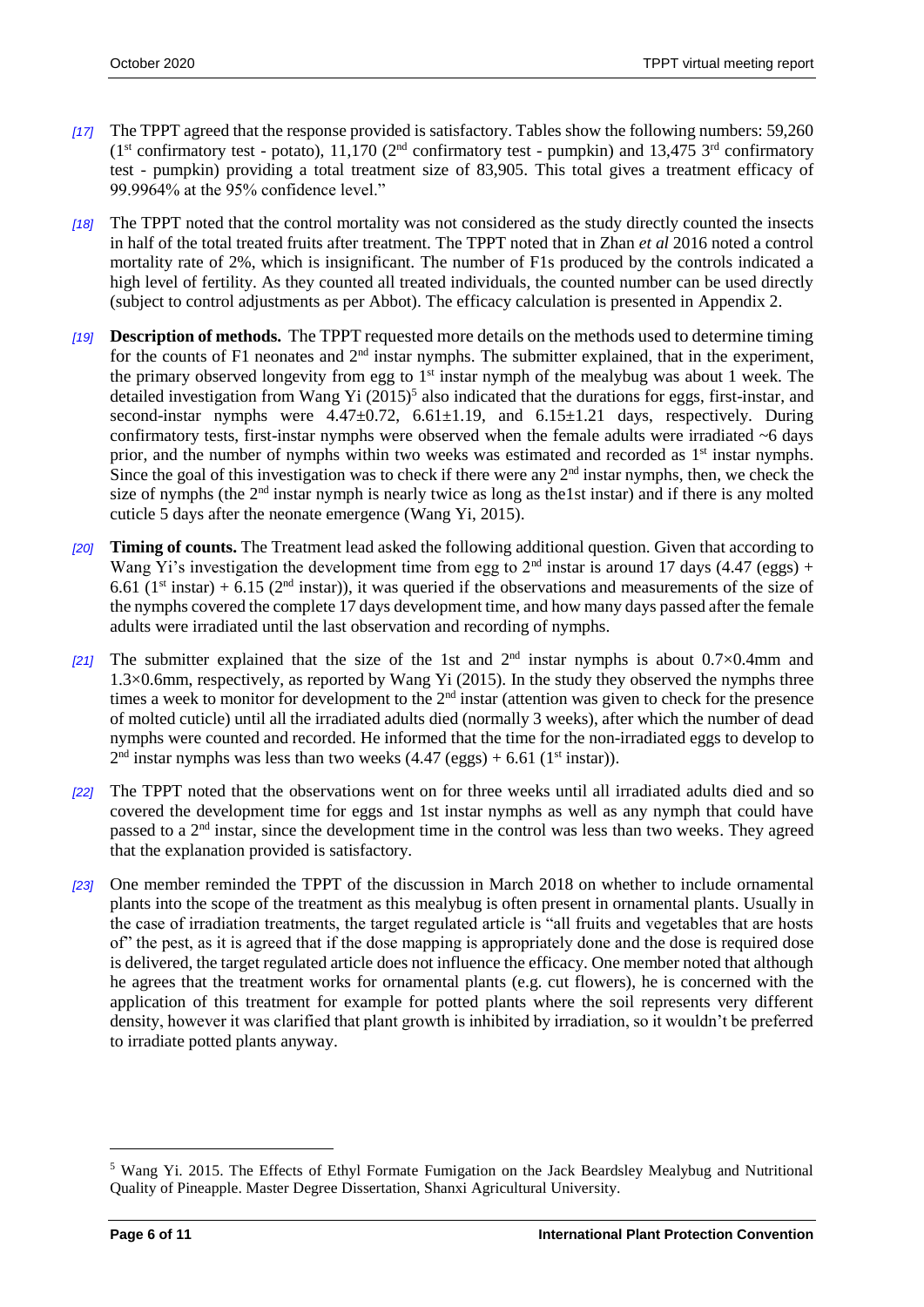- *[24]* The TPPT agreed that as long as dosimetry can be measured and it is possible to ensure that the irradiation is reaching the target pest, ornamental plants should be included into the scope of the treatment and agreed to modify the draft accordingly.
- *[25]* TPPT
	- (3) *recommended* the draft phytosanitary treatment Irradiation treatment for *Pseudococcus jackbeardsleyi* (2017-027) to the Standard Committee (SC) for approval for first consultation.

#### <span id="page-6-0"></span>**2.3 Procedural issues**

#### *Update from the SC meeting and planning for the postponed face to face meeting*

- *[26]* The SC had a virtual meeting on the 23 September and discussed several issues relevant to the TPPT. The Secretariat updated the TPPT on these issues $6$ .
- *[27]* **Phytosanitary treatment (PT) objection**. The SC agreed to invite the International Forestry Quarantine Research Group (IFQRG) and Phytosanitary Measures Research Group (PMRG) to search for information on the operational use of dielectric heat treatment for wood and for wood packaging material, including how it is used and by which countries. The SC invited the Technical Panel on Phytosanitary Treatments (TPPT) to liaise with IFQRG and PMRG regarding the above invitation to search for information, and to report back to the SC.
- *[28]* The SC advised the TPPT to do no more work on the draft PT Heat treatment of wood using dielectric heating (2007-114) while the information from IFQRG and PMRG is being sought, but to liaise with these groups.
- *[29]* The TPPT discussed that the best way to conduct these liaison activities would be through the TPPT members Mr Mike ORSMBY and Mr Peter LEACH who are the current chairs of IFQRG and PMRG respectively. The TPPT also noted that this issue is more suited to the scope of the IFQRG then PMRG.
- *[30]* They also noted the development of the guide on the application of ISPM 15. The TPPT members were invited to inform the Secretariat if they are aware of any commercial operation.
- *[31]* **Minimum number of consultation periods for PTs**. The SC noted the points made at this meeting regarding the minimum number of consultations for draft PTs, and deferred further consideration until a future SC meeting (noting that any changes to the Standard Setting Procedure should be considered alongside those proposed for development of commodity standards).
- *[32]* **TPFQ**. The SC decided to recommend to the CPM to disestablish the panel considering that any future wood related topic could be addressed by an expert working group where the TPFQ members could participate. The SC thanked the members and stewards of the TPFQ for their dedicated work over the years.

#### *Work planning*

- *[33]* The Secretariat reiterated that due to the pandemic the face to face meeting had to be postponed and the TPPT agreed to hold more frequent and at times two-day long virtual meetings.
- *[34]* The November virtual meeting of the TPPT will focus on approving the responses to comments and the draft PTs that completed second consultation in order to present them to the SC for recommendation for adoption by the CPM in April 2021.
- *[35]* The virtual meeting in December will focus on the ISPM 18 revision. Mr Carl Blackburn submitted a discussion paper on increasing the energy limit for X-rays from 5.0 to 7.5 MeV, and the TPPT will have a chance to discuss at the December meeting.

 $\overline{a}$ 

<sup>6</sup> 2020\_eSC\_Oct\_05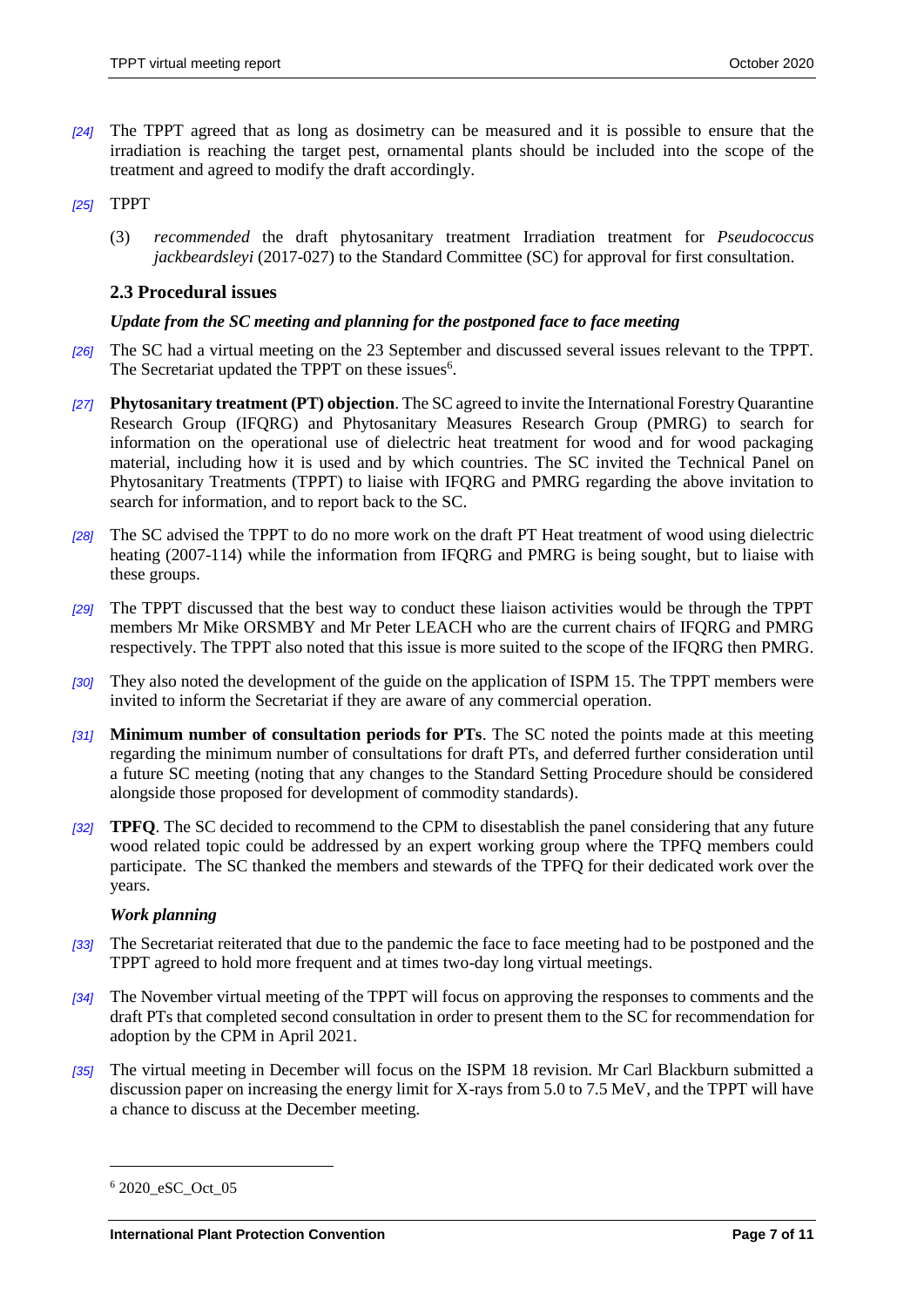#### *Submission forms*

- *[36]* The Secretariat reiterated the need for renewing the call for phytosanitary treatments as no new treatments have been received since 2018.
- *[37]* **Improving the quality of submissions**. At the July 2019 meeting in order to further improve the quality of submission, the TPPT decided to revise the submission form. Mr Scott MYERS and Mr Peter LEACH volunteered to review the checklist and submission form taking into account the PMRG guidelines and the recent experiences on evaluating treatment submissions to make it more user friendly and highlight better the necessary elements of the submission. It was noted that the current submission forms both for the ISPM 28 treatment proposals and for contributed resources are posted at the calls page. The TPPT has been using the corresponding Checklist to evaluate the treatments.
- *[38]* Mr Scott MYERS and Mr Peter LEACH presented their consideration<sup>7</sup> of the issue and invited the TPPT to discuss the following points:
	- Although the submission form requests a lot of information and it could be presented in a better layout, it corresponds to the required information as described in ISPM 28.
	- The Checklist is the repetition of the items on the submission form
	- The submissions don't seem to address these items very well rather repeating the supporting documentation
	- It may be difficult address the quality of submissions in the submission form, and reference to recommended research practices would be more beneficial instead (e.g. PMRG guidelines)
- *[39]* One of the considerations was, rather than use the submission form, to provide submitters with information on what is expected in the supporting documents and ask that they confirm the information is included and/or indicate where in the supporting documents it can be found.
- *[40]* The TPPT was invited to discuss the issue of the submission forms (both for ISPM 28 treatment proposals and for treatments as "contributed resources").
- *[41]* The TPPT agreed that the basic criteria used for submitting treatments into the Search tool as a contributed resource is that they are "treatments used in international trade or supported by a published paper" and the submission form<sup>8</sup> should indicate that.
- *[42]* The TPPT discussed the user friendliness of the submission form for ISPM 28 treatment proposals and how it facilitates the evaluation of the treatment. They decided that it is beneficial that the submission form highlights the ISPM 28 criteria, but it may be redundant to have to copy and paste sections of the supporting documentation into the submission form. They considered that the quality of the submissions would improve if the submitters were more aware of the research guidelines developed by the PMRG and suggested to provide a link to these on the webpage "Call for Treatments". They agreed to try to create a simpler submission form and include the request to provide the raw data already at the submission (as most of the TPPT requests for additional information were requesting this). The TPPT will discuss further the issue of the submission forms once the leads had a chance to consider it based on the TPPT discussion.
- *[43]* The TPPT

l

- (4) *noted* the update and invited the Chair of IFQRG to facilitate the liaison between the TPPT and the IFQRG regarding guidance on the application on dielectric heat treatments
- (5) *agreed* to the criteria for the phytosanitary treatments as contributed resources and the submission form

<sup>7</sup> 06\_TPPT\_2020\_Oct

**<sup>8</sup>** Submission form for phytosanitary treatments as "contributed resources": <https://www.ippc.int/en/publications/84007/>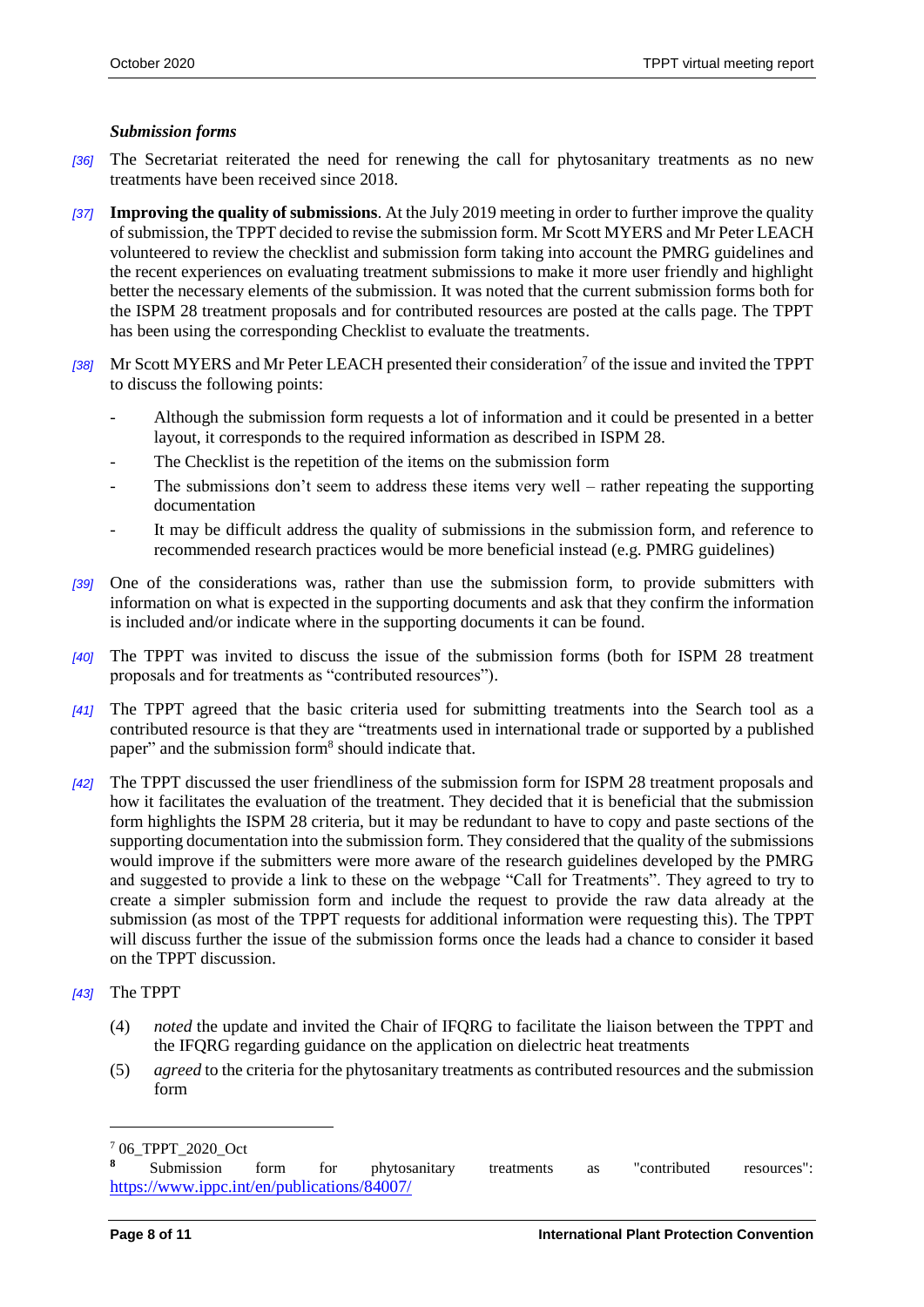<span id="page-8-0"></span>(6) *agreed* to discuss further the submission form for ISPM 28 treatments

#### **3.Close of the Meeting**

*[44]* The Secretariat thanked the TPPT members for their participation and closed the meeting.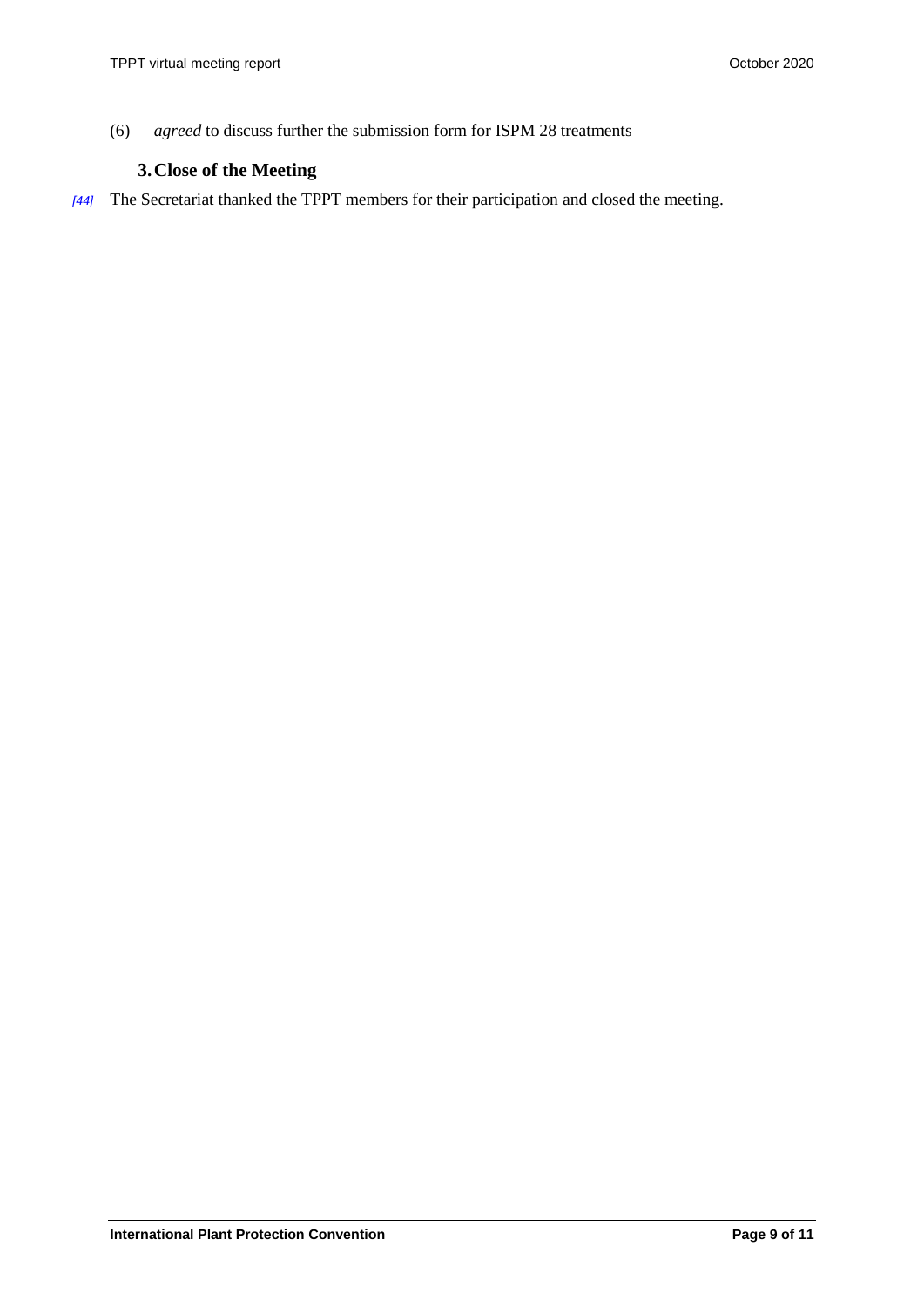# <span id="page-9-0"></span>**Appendix 1: Agenda**

## **2020 OCTOBER VIRTUAL MEETING OF THE TECHNICAL PANEL ON PHYTOSANITARY TREATMENTS (TPPT)**

# **AGENDA**

|     | <b>AGENDA ITEM</b>                                                                                                                                      | DOCUMENT NO.                                                                                                                   | <b>PRESENTER</b>       |
|-----|---------------------------------------------------------------------------------------------------------------------------------------------------------|--------------------------------------------------------------------------------------------------------------------------------|------------------------|
| 1.  | Opening of the meeting                                                                                                                                  |                                                                                                                                |                        |
| 1.1 | Welcome by the IPPC Secretariat                                                                                                                         |                                                                                                                                | KISS / ALL             |
| 1.2 | Adoption of the agenda and election of the rapporteur                                                                                                   | 01_TPPT_2020_Oct                                                                                                               | KISS / ALL             |
| 2.  | TPPT work programme                                                                                                                                     | All submissions:<br>https://www.ippc.int/en/work-<br>area-pages/draft-<br>phytosanitary-treatments-and-<br>relevant-documents/ |                        |
| 2.1 | Vapour heat - modified atmosphere treatment for Cydia<br>pomonella and Grapholita molesta in fruit of Malus pumila<br>and Prunus persica (2017-037/038) |                                                                                                                                | <b>ORMSBY</b>          |
|     | Compiled comments                                                                                                                                       | 02_TPPT_2020_Oct                                                                                                               |                        |
|     | Treatment Lead summary and comments from<br>the submitter                                                                                               | 03_TPPT_2020_Oct                                                                                                               |                        |
|     | Draft PT                                                                                                                                                | 2017-037/038                                                                                                                   |                        |
| 2.2 | Draft PT: Irradiation treatment for Pseudococcus<br>jackbeardsleyi (2017-027)                                                                           |                                                                                                                                | <b>ENKERLIN</b>        |
|     | Responses from the submitter<br>٠                                                                                                                       | Link to the submission and<br>additional information                                                                           |                        |
|     | Treatment Lead summary                                                                                                                                  | 04_TPPT_2020_Oct                                                                                                               |                        |
|     | Draft PT                                                                                                                                                | 2017-027                                                                                                                       |                        |
| 2.3 | Procedural issues                                                                                                                                       |                                                                                                                                |                        |
|     | Update from the SC meeting and planning for<br>the postponed face to face meeting                                                                       | 05_TPPT_2020_Oct                                                                                                               | <b>KISS</b>            |
|     | Submission forms                                                                                                                                        | 06_TPPT_2020_Oct                                                                                                               | LEACH/<br><b>MYERS</b> |
| 3.  | Close of the meeting                                                                                                                                    |                                                                                                                                | <b>KISS</b>            |